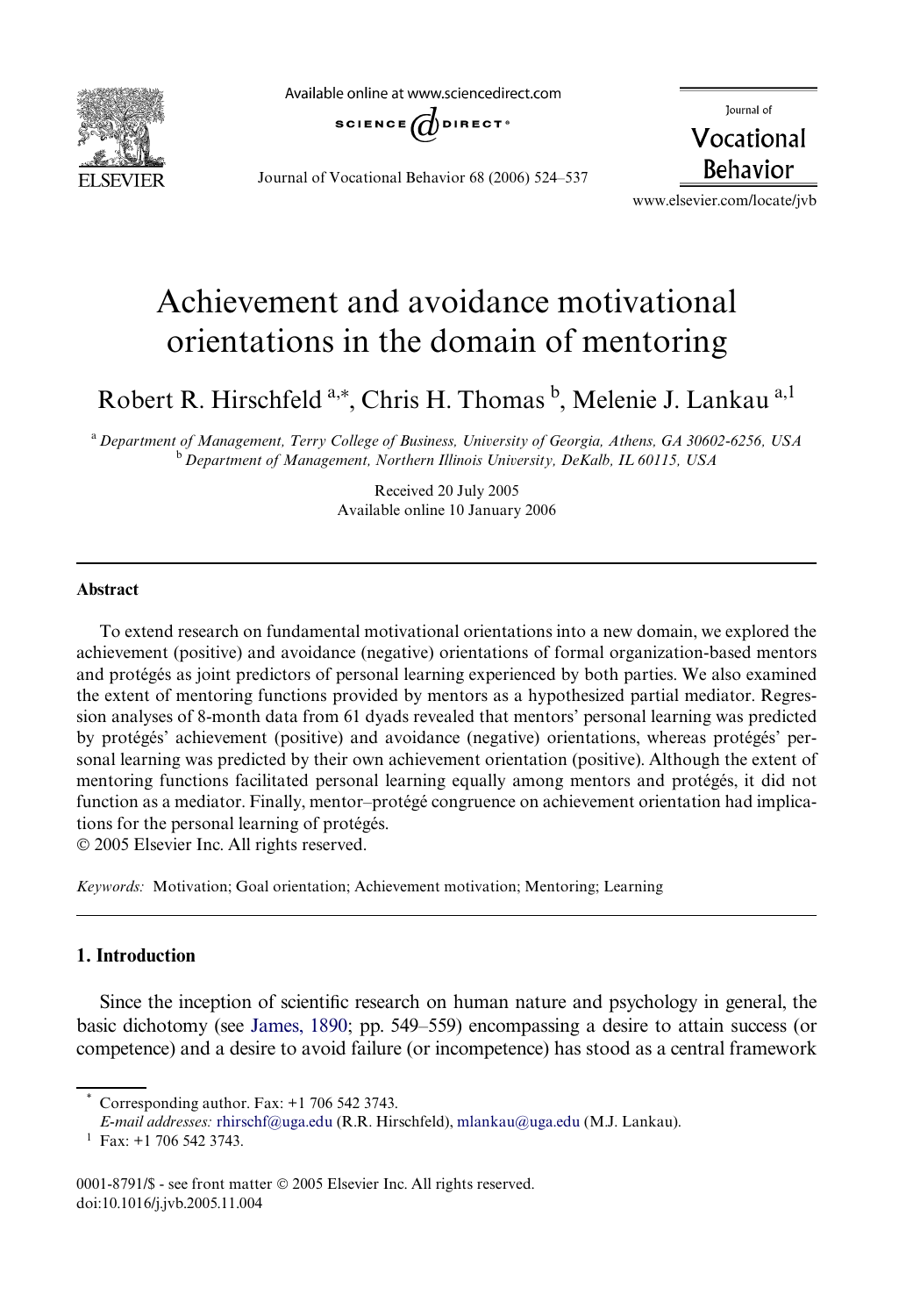for researching and understanding human motivation and behavior [\(Elliot, 1999; Higgins,](#page--1-1) [1997; James & Mazerolle, 2002; McClelland, 1951\)](#page--1-1). In underscoring the continuing and widespread relevance of this basic framework for psychological research in the 21<sup>st</sup> century, Elliot and Thrash recently proposed that "the distinction between approach and avoidance motivation is fundamental and integral to the study of affect, cognition, and behavior and that this distinction may be used as a conceptual lens through which to view the structure of personality" (2002, p. 804). The notion that approach and avoidance motivations are distinct phenomena rather than virtual opposites, as implied by Elliot and Thrash, is perhaps counterintuitive. Yet, designating them as relatively independent within the structure of personality and self-regulation stems from the neurological "go" or approach system (left hemisphere of the frontal cortex) being separate from the neurological "no go" or avoidance system (right hemisphere) (for overviews, see [Carver & Scheier, 2000; Elliot & Thrash, 2002; Graziano & Eisenberg,](#page--1-2) [1997\)](#page--1-2). As a consequence of being rooted in distinct dispositional systems, approach and avoidance motivations should be at most only moderately (rather than strongly) inversely related.

Although approach and avoidance motivations have together played a central role in understanding much of human experience, research has not applied them to understanding the experiences of mentors and protégés. In this study, we incorporated these motivations by focusing specifically on achievement and avoidance orientations as propensities with unique implications for the learning experiences of individuals in mentoring relationships. In particular, we investigated in tandem the achievement and avoidance motivational orientations of mentors and protégés as predictors of personal learning experienced by both parties in a formal mentoring relationship. We also examined whether the predicted relationships between these motivational orientations and personal learning are accounted for by extent of mentoring functions provided. Finally, we explored whether mentor–protégé congruence on achievement and/or avoidance orientations had ramifications for personal learning, extent of mentoring functions provided, or both.

### **2. Theory and hypotheses**

Frameworks for adult development designate experience, defined as purposive interaction with one's environment, as the main medium for learning. They also highlight the importance of new or different work experiences that are especially conducive to the learning process [\(McCauley & Hezlett, 2001](#page--1-3)). In citing the earlier work of [Kolb \(1984\)](#page--1-4), McCauley and Hezlett explained that the process of learning from experience has generally been conceptualized as "a learning cycle of having concrete experiences, making observations and reflecting on those experiences, forming concepts and generalizations based on those reflections, and testing those ideas in new situations" (p. 317). We suggest that achievement and avoidance motivational orientations of protégés and mentors shape not only the extent of mentoring functions provided, but also how these individuals then respond to the mentoring experiences. Responses such as thoughtful observations, insightful reflections, and the development of understanding, in the form of appropriate concepts and generalizations, would likely shape the extent to which participants learn from the relationship.

#### *2.1. Achievement and avoidance orientations as predictors of personal learning*

Achievement orientation is a desire to take on and overcome challenges (Harackiewicz  $\&$ [Sansone, 2000; Hough & Schneider, 1996; Kanfer & Heggestad, 1997\)](#page--1-5). It embodies a